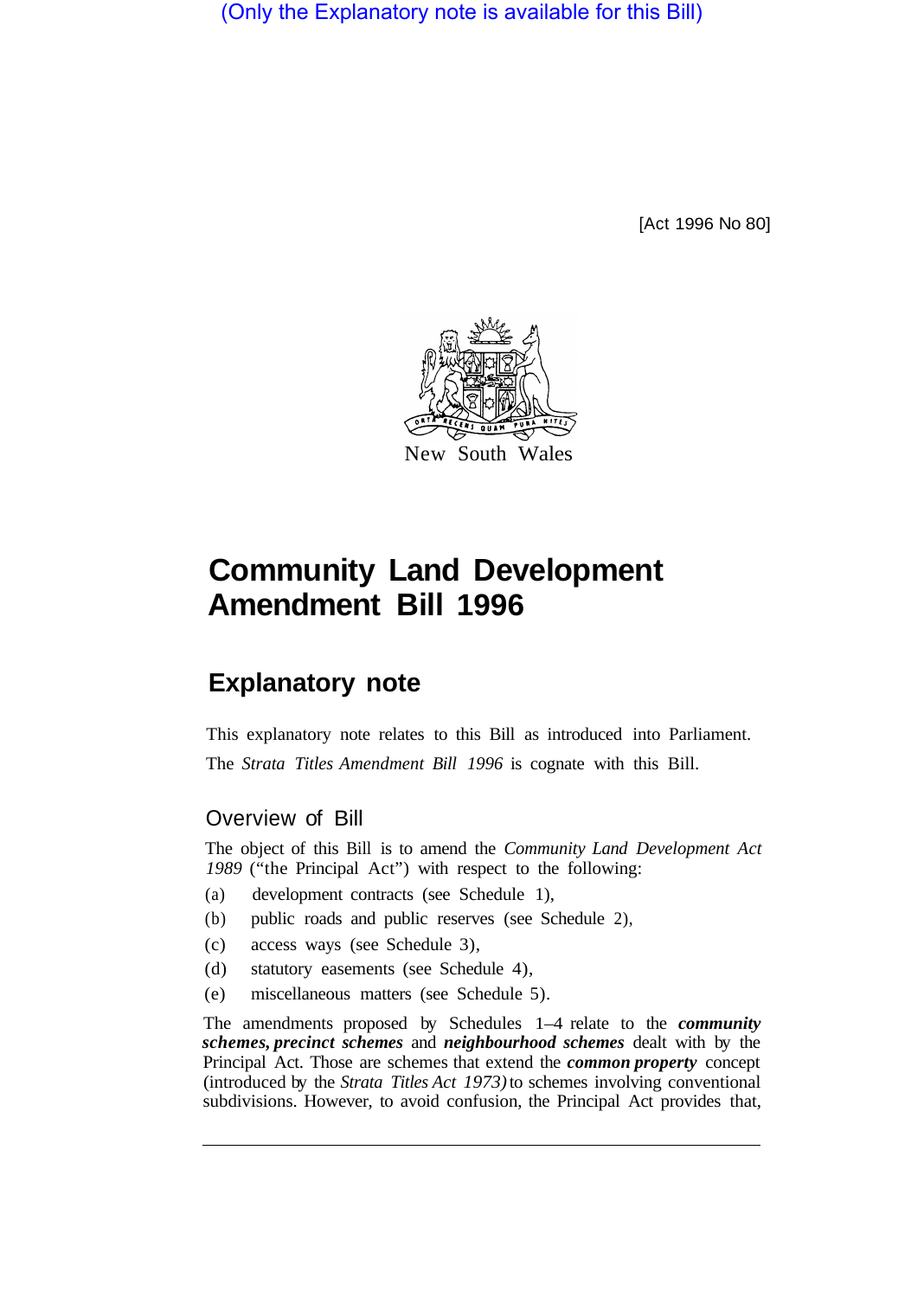Explanatory note

instead of extending the meaning of the term *common property,* the relevant expressions for those schemes would be *community property* for a community scheme, *precinct property* for a precinct scheme and *neighbourhood property* for a neighbourhood scheme.

A community scheme is initiated by the registration of a *community plan*  comprising 2 or more *community development lots* and another lot which would be community property for the use of participants in the community scheme.

A precinct scheme is initiated by the registration of a *precinct plan*  subdividing a community development lot into 2 or more *precinct development lots* and another lot which would be precinct property for the use of participants in the precinct scheme. A community scheme need not include a precinct scheme.

A community development lot or precinct development lot is then subdivided by the registration of a *neighbourhood plan* comprising 2 or more *neighbourhood lots* for separate occupation (like a strata lot) and another lot for the use of participants in the neighbourhood scheme as neighbourhood property. Other development lots in the community scheme or precinct scheme could then be subdivided by the registration of another neighbourhood plan or a strata plan.

The Principal Act also provides for the establishment of neighbourhood schemes that do not form part of a community scheme or precinct scheme.

The miscellaneous amendments proposed by Schedule 5 are explained later.

## Outline of provisions

**Clause 1** sets out the name (also called the short title) of the proposed Act.

**Clause 2** provides that the proposed Act is to commence on a day or days to be appointed by proclamation.

**Clause 3** gives effect to the proposed amendments set out in Schedules 1–5.

#### **Schedule 1 Amendments relating to development contracts**

**Schedule 1** amends section 26 of the Principal Act.

**Schedule 1 [1]** is intended to make it clear that the consent to be given by a council to the subdivision proposed by a neighbourhood plan is conditional on approval also being given by the council to a proposed development contract for the neighbourhood scheme. A *development contract* comprises instruments, plans and drawings that are registered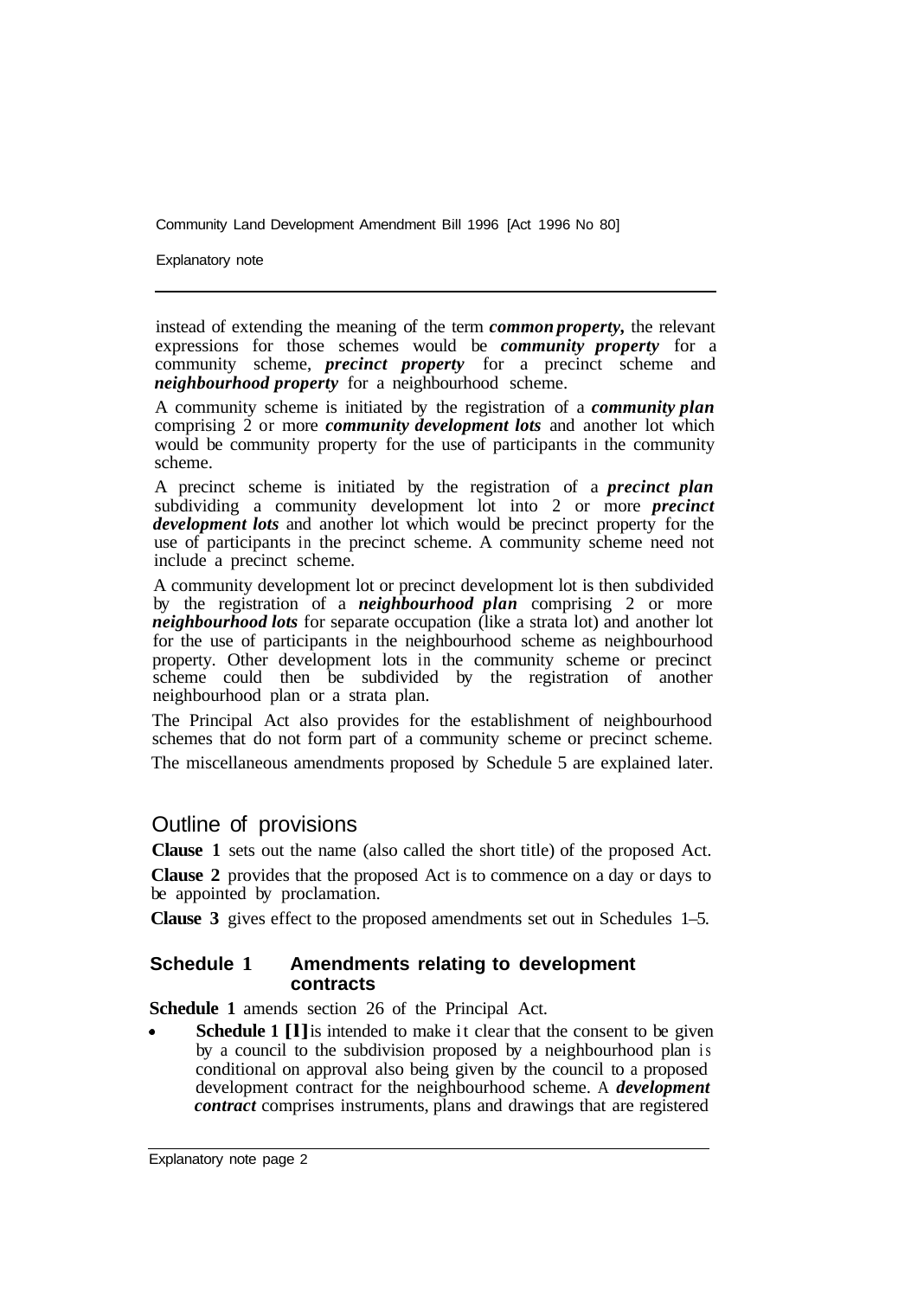Explanatory note

with a community plan, precinct plan or neighbourhood plan and describe the manner in which it is proposed to develop the land in the plan to which they relate.

- **Schedule 1 [2] removes the compulsory imposition, as a condition of** development consent to a community scheme or precinct scheme, or to the subdivision effected by a neighbourhood plan, of a requirement that the community, precinct or neighbourhood scheme be developed in accordance with the terms of a development contract. The imposition of the condition will be at the discretion of the council. Even if the council chooses not to impose such a condition, or chooses not to take any action for a breach of such a condition, the proprietors of lots within the scheme could take proceedings for breach of the development contract.
- **Schedule 1 [3]** is intended to make it clear that the development of a community scheme, precinct scheme or neighbourhood scheme may take place anywhere in the State and is not restricted to circumstances in which an environmental planning instrument requires development consent for a subdivision.

#### **Schedule 2 Amendments relating to public roads and public reserves**

**Schedule 2 [1]** amends Schedule 1 to the Principal Act to make it clear that a public road or a public reserve may be dedicated on the registration of a community, precinct or neighbourhood plan of subdivision, so that the opportunity for effecting such a dedication is not limited to registration of the original plan. The amendment would not enable a plan of subdivision to dedicate *association property* as a public road or public reserve, unless it is done under section 21 of the Principal Act. That section enables a neighbourhood association to make such a dedication *if it is a neighbourhood association that is not part of a community scheme.* 

**Schedule 2 [2]** amends Schedule 11 to the Principal Act in order to deal with the situation that arises if a lot in a community plan, precinct plan or neighbourhood plan, or part of such a lot, having a unit entitlement, is proposed to be dedicated as a public road or a public reserve. When the lot is dedicated, it carries no unit entitlements, so that an adjustment of the unit entitlements for the scheme becomes necessary. The proposed amendment provides for the adjustment to be made in a way similar to that provided by Schedule 8 to the Principal Act on the severance of a community development lot from a community scheme or a precinct development lot from a precinct scheme.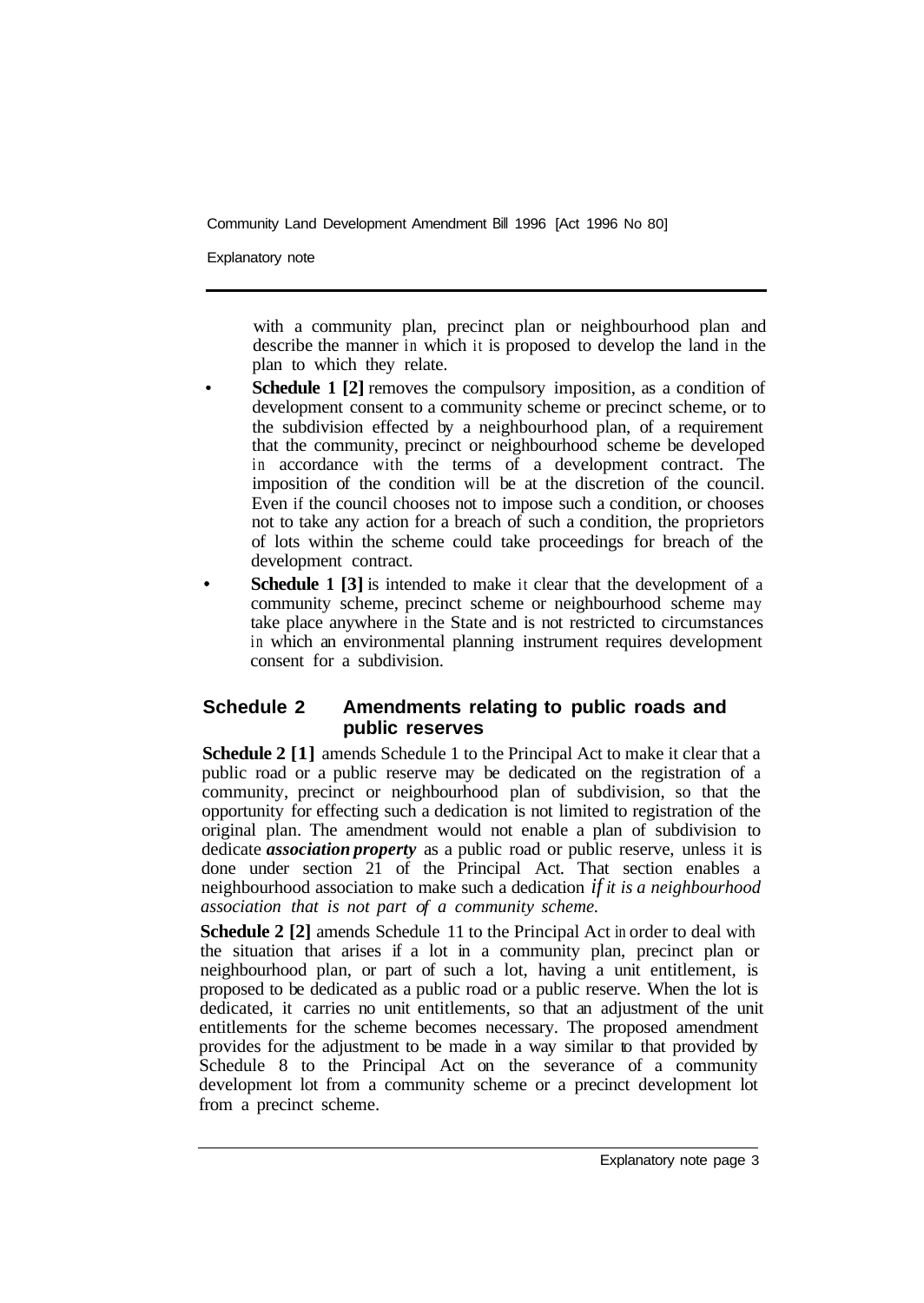Explanatory note

#### **Schedule 3 Amendments relating to access ways**

The *Local Government Act 1993* has a definition of *public place* that includes places such as public roads and public reserves. The proposed amendments would adopt this definition.

Access within a community, precinct or neighbourhood scheme may be provided either by a public road, by an *open access way* or by a *private access way.* An open access way has many of the features of a public road, while a private access way is part of the *association property* in the scheme to which it relates. (Association property comprises community property, precinct property or neighbourhood property and is the equivalent of the common property in a strata scheme).

As access ways are created by inclusion in the management statement for the scheme involved, it is possible for an association, by altering its management statement, to close an access way or convert an open access way to a private access way. It is proposed to require the consent of all associations using the access way before such an alteration to a management statement may be made.

An access way may at present be linked only to a public road, so that there is no provision enabling an access way to be linked to any other public place such as a park. It is proposed to enable an access way to be linked to any public place.

**Schedule 3 [l]** proposes adoption of the definition of *public place* in the *Local Government Act 1993.* 

#### **Items [2]–[6] of Schedule 3 deal with open access ways**

**Schedule 3 [2]** and **[3]** amend section 41 of the Principal Act which at present enables a part (but not all) of the land that is community property in a community scheme to be set apart as an open access way connecting the land and a public road. The proposed amendment would remove the present limitation applying the section to part only of the land and would also enable a means of open access to be provided in order to connect the land and *any*  public place.

**Schedule 3 [4]** amends section 42 of the Principal Act which at present enables a part (but not all) of the land that is precinct property in a precinct scheme to be set apart as an open access way connecting the land and a public road. The proposed amendment would remove the present limitation applying the section to part only of the land and would also enable an open access way to be provided in order to connect *any* public place and:

- (a) a part of the precinct parcel, or
- (b) an open access way within the community parcel of which the precinct parcel forms part.

Explanatory note page 4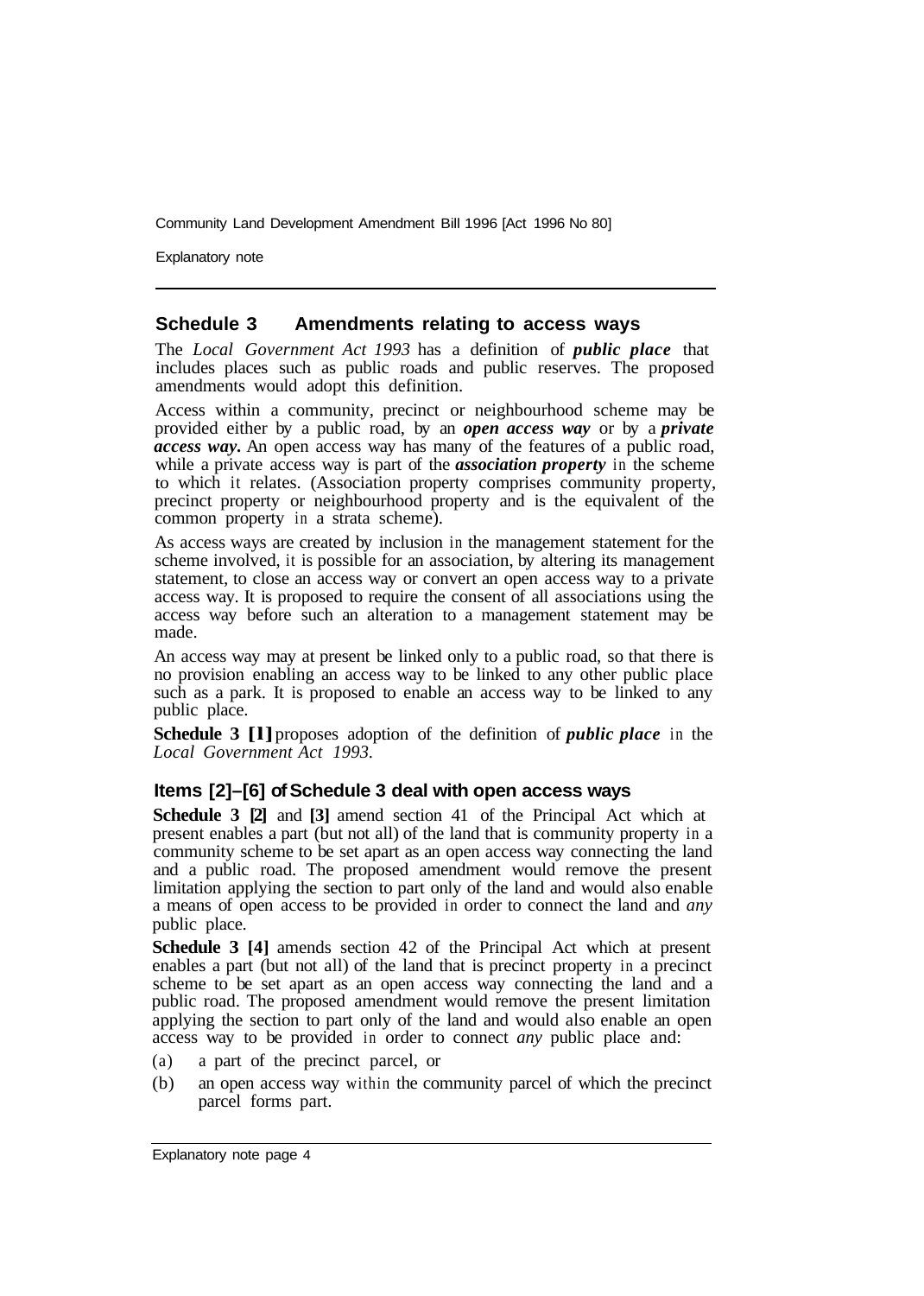Explanatory note

**Schedule 3 [5]** amends section 43 of the Principal Act which at present enables a part (but not all) of the land that is neighbourhood property in a neighbourhood scheme to be set apart as a means of open access connecting the land and a public road. The proposed amendment would remove the present limitation that enables only part of the land to be set apart and would also enable a means of open access to be provided in order to connect the land and *any* public place.

The proposed amendment would also limit section 43 to a neighbourhood scheme that is not part of a community scheme.

**Schedule 3 [6]** proposes to insert new sections 43A and 43B in the Principal Act.

- Section 43A would enable all or part of the land that is neighbourhood property in a neighbourhood scheme that is part of a community scheme to be set apart as a means of open access connecting *any*  public place and:
	- (a) part of the neighbourhood parcel, or
	- (b) means of open access within the relevant community parcel.
- Section 43B relates to the closure of an open access way that connects *any* public place and land within a community parcel. The provision would prohibit the closure of such an access way without the authority of a unanimous resolution of each of the associations of which the members are entitled to use the access way. (A unanimous resolution is a resolution passed at a duly convened general meeting of an association *without a vote being cast against it.)*

## **Items [7]–[10] of Schedule 3 deal with private access ways**

**Schedule 3 [7]** and **[8]** amend section 44 of the Principal Act which at present enables a part (but not all) of the land that is community property in a community scheme and is not an open access way to be set apart as a private access way connecting the land and a public road, or an open access way, within the community parcel. The proposed amendment would remove the present limitation applying the section to part only of the land and would also enable a private access way to be provided to connect the land and *any* public place.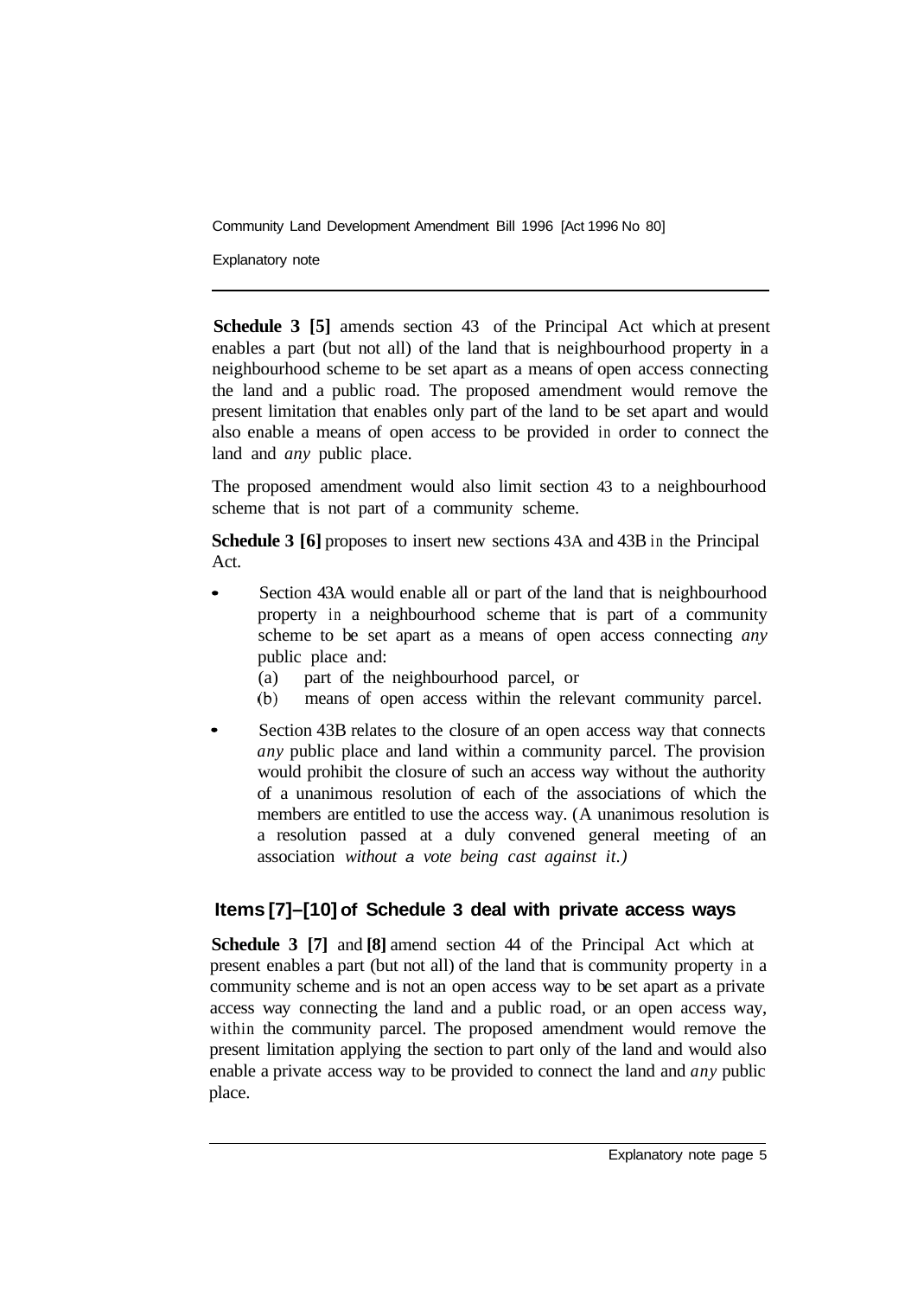Explanatory note

**Schedule 3 [9]** amends section 45 of the Principal Act which at present enables a part (but not all) of the land that is precinct property in a precinct scheme and is not an open access way to be set apart as a private access way connecting the land and a public road or an open access way within the precinct parcel. The proposed amendment would remove the present limitation applying the section to part only of the land and would also enable a private access way to be provided to connect the land and a public place.

**Schedule 3 [10]** amends section 46 of the Principal Act which at present enables a part (but not all) of the land that is neighbourhood property in a neighbourhood scheme and is not an open access way to be set apart as a private access way connecting the land and a public road or an open access way within the neighbourhood parcel. The proposed amendment would remove the present limitation applying the section to part only of the land and would also enable a private access way to be provided to connect the land and a public place.

#### **Schedule 4 Amendments relating to statutory easements**

**Schedule 4** amends section 36 of the Principal Act.

- **Schedule 4 [1]** amends the definition of *statutory easement* in section 36 (1). This is an easement conferring rights to enter land through which runs a *service line* such as a pipe or cable supplying water, gas, electricity, sewerage or drainage. Because it may be difficult to properly maintain a service line close to a boundary without entering land other than that subject to the easement, the proposed amendment would extend the easement to permit any necessary entry on adjoining land in order to provide or maintain a service line.
- **Schedule 4 [2] requires the Registrar-General to be notified when a** proposed service line is completed.
- **Schedule 4 [3] requires the registration of a diagram that shows the** actual location of a service line that is different from its proposed location.
- **Schedule 4 [4]** provides that if a service line is installed after registration of the management statement, the developer must, within I month after the installation (rather than after "a reasonable time") give a copy of the prescribed diagram for the service line to the relevant association.